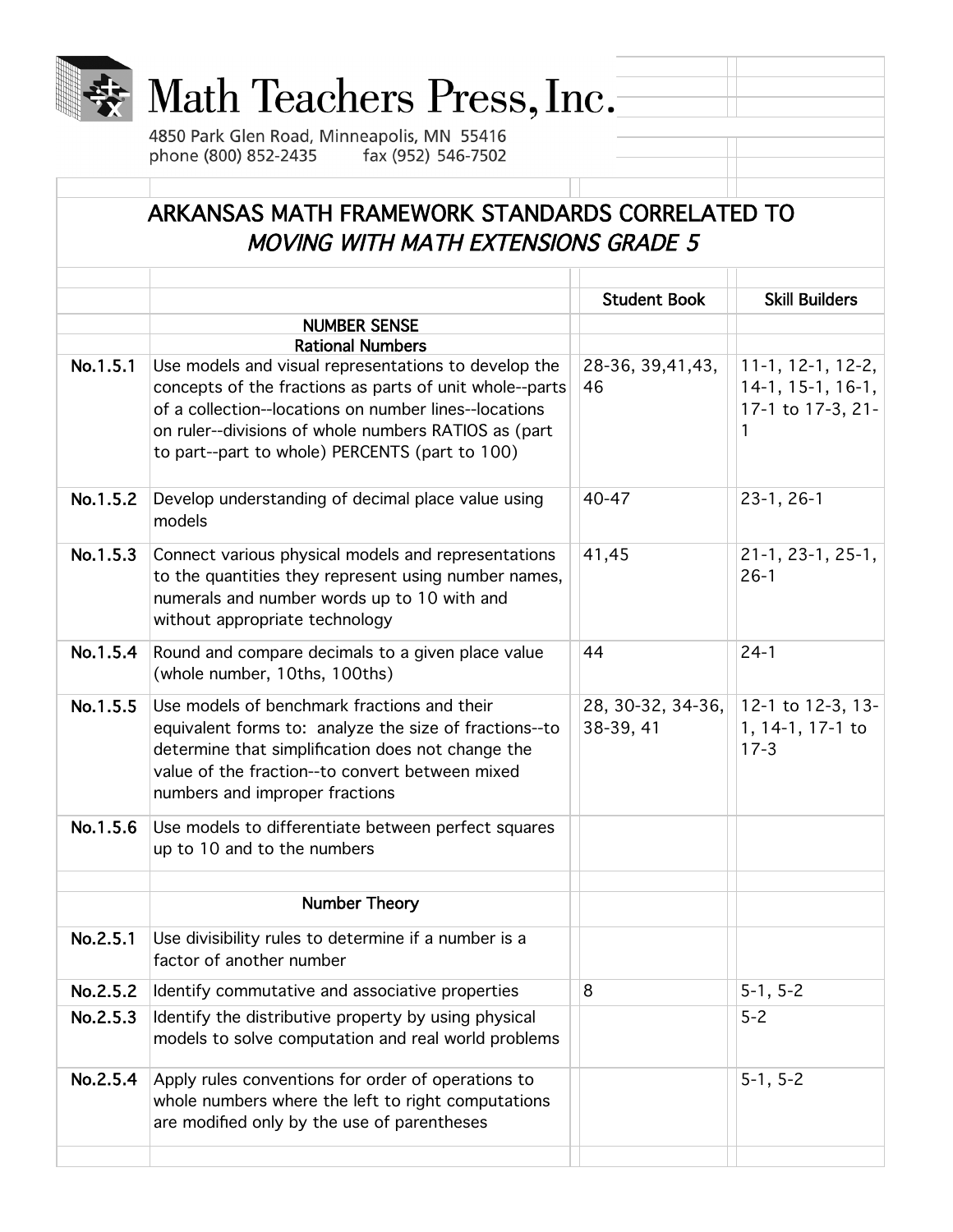|          |                                                                                                                                                                                                                                                                | <b>Student Book</b>                         | <b>Skill Builders</b>                                                |
|----------|----------------------------------------------------------------------------------------------------------------------------------------------------------------------------------------------------------------------------------------------------------------|---------------------------------------------|----------------------------------------------------------------------|
|          | <b>Understand Operations</b>                                                                                                                                                                                                                                   |                                             |                                                                      |
| No.2.5.5 | Model addition, subtraction and multiplication of<br>fractions with like and unlike denominators and<br>decimals                                                                                                                                               | 33-35, 37-39                                | 15-2, 15-3, 16-1,<br>17-1 to 17-4, 19-<br>1                          |
|          |                                                                                                                                                                                                                                                                |                                             |                                                                      |
| No.3.5.1 | <b>Computational Fluency</b><br>Develop and use a variety of algorithms and                                                                                                                                                                                    | 10, 17, 19-20, 24 $ 8-3, 9-1, 10-1$         |                                                                      |
|          | computational fluency to perform whole number<br>operations using addition and subtraction (up to 5-<br>digit numbers) multiplication (up to 3-digit x 2-digit)<br>division (up to a 2-digit divisor) interpreting<br>remainders including real world problems | 25                                          |                                                                      |
| No.3.5.2 | Develop and use algorithms to add and subtract<br>numbers containing decimals (up to 1000ths place)<br>to multiply decimals (100ths x 10ths), to divide<br>decimals by whole number divisors and to add and<br>subtract fractions with like denominators       | $33, 36, 38-39, 45$ 15-2, 15-3, 16-1,<br>47 | 17-1 to 17-4, 19-<br>1, 20-1, 26-1                                   |
| No.3.5.3 | Solve with and without appropriate technology two-<br>step problems using a variety of methods and tools                                                                                                                                                       | 21, 36-38                                   | 5-2, 17-1 to 17-3                                                    |
|          | <b>Estimation</b>                                                                                                                                                                                                                                              |                                             |                                                                      |
| No.3.5.4 | Develop and use strategies to estimate the results of<br>whole number computations and to judge the<br>reasonableness of such results                                                                                                                          | 11-13, 18, 26                               | $45 - 1$                                                             |
|          |                                                                                                                                                                                                                                                                |                                             |                                                                      |
| No.3.5.5 | <b>Application of Computation</b><br>Use factors of numbers: -- to introduce exponents -- to<br>find common factors of 2 numbers and to simplify<br>fractions to the lowest terms                                                                              | 27, 36-38                                   | 4-1, 12-1, 12-2,<br>16-1, 17-1 to 17-<br>4                           |
|          |                                                                                                                                                                                                                                                                |                                             |                                                                      |
|          | <b>ALGEBRA</b>                                                                                                                                                                                                                                                 |                                             |                                                                      |
| A.4.5.1  | Patterns, Relations and Functions<br>Solve problems by finding the next term or missing<br>term in a pattern or function table using real world<br>situations                                                                                                  |                                             |                                                                      |
| A.4.5.2  | Interpret and write a rule for a one-operation function<br>table                                                                                                                                                                                               |                                             |                                                                      |
|          | <b>Expressions, Equations and Inequalities</b>                                                                                                                                                                                                                 |                                             |                                                                      |
| A.5.5.1  | Model and solve simple equations by informal methods                                                                                                                                                                                                           | $7-10, 15-17, 23-$                          | $ 4-1, 5-1, 9-1, 10-$                                                |
|          | using manipulatives and appropriate technology                                                                                                                                                                                                                 | 47                                          | 24, 28-36, 44, 46   1, 10-3, 15-1, 16-<br>1, 17-1 to 17-3,<br>$26-1$ |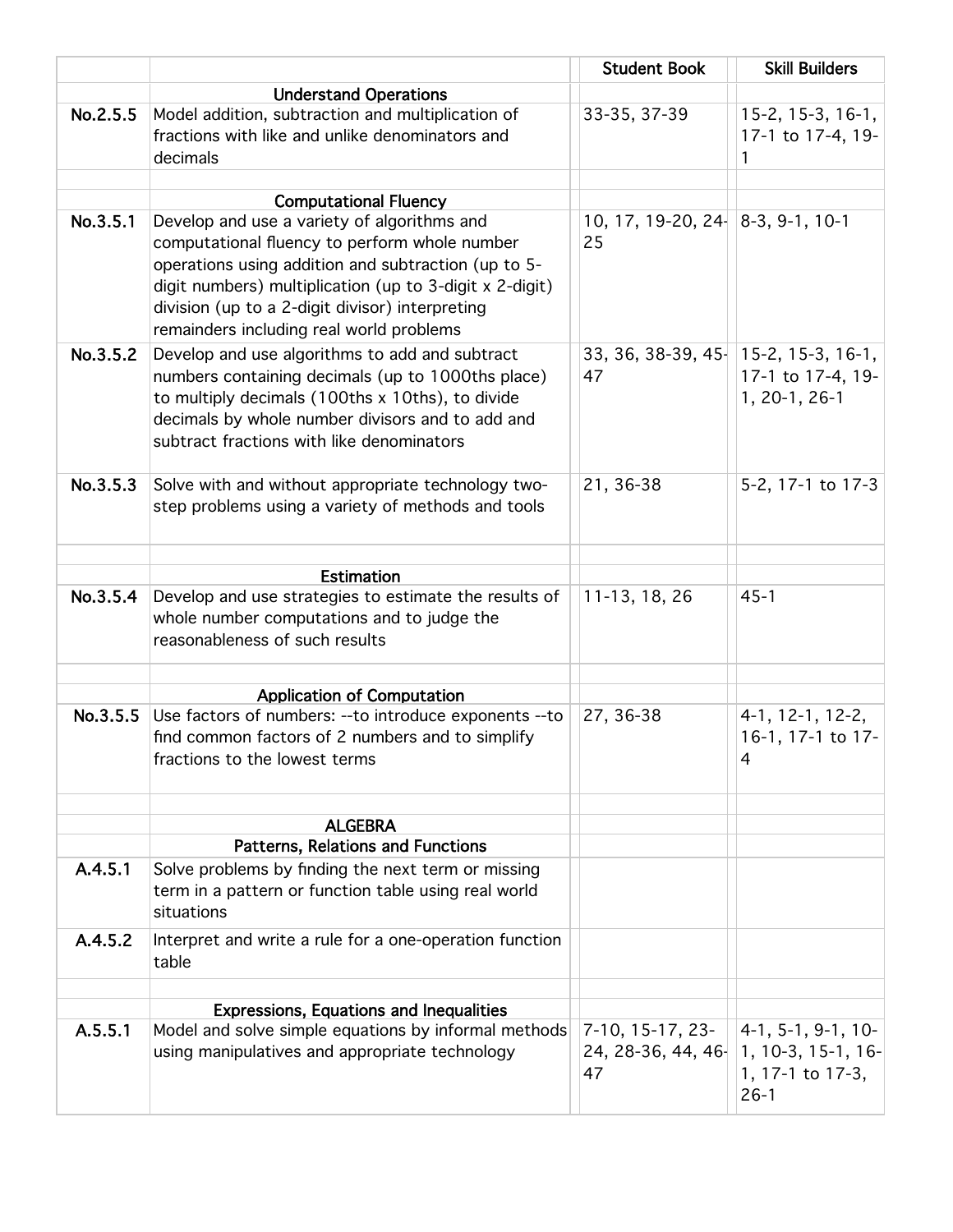|          |                                                                                                                                                     | <b>Student Book</b> | <b>Skill Builders</b>         |
|----------|-----------------------------------------------------------------------------------------------------------------------------------------------------|---------------------|-------------------------------|
| A.5.5.2  | Write expressions containing one variable (a letter                                                                                                 |                     | $45 - 5$                      |
|          | representing an unknown quantity) using rules for<br>addition and subtraction                                                                       |                     |                               |
| A.5.5.3  | Select, write and evaluate algebraic expressions with<br>one variable by substitute                                                                 |                     | $45 - 5$                      |
|          |                                                                                                                                                     |                     |                               |
|          | <b>Algebraic Models and Relationships</b>                                                                                                           |                     |                               |
| A.6.5.1  | Draw conclusions and make predictions with and<br>without appropriate technology, from models, tables<br>and line graphs                            | $11-13, 18, 22, 26$ | 49-1, 49-2, 50-1              |
|          | Analyze Change                                                                                                                                      |                     |                               |
| A.7.5.1  | Model and describe quantities that change using real<br>world situations                                                                            |                     |                               |
|          | <b>GEOMETRY</b>                                                                                                                                     |                     |                               |
|          | <b>Characteristics of Geometric Shapes</b>                                                                                                          |                     |                               |
| G.8.5.1  | Identify and model regular and irregular polygons<br>including decagon                                                                              | 53                  | $34-1$                        |
| G.8.5.2  | Identify and draw congruent, adjacent, obtuse, acute,<br>right and straight angles. Label parts of an angle,<br>vertex, rays, interior and exterior | $50 - 51$           | $31-1, 31-2, 33-1,$<br>$37-1$ |
| G.8.5.3  | Model and identify circle, radius, diameter, center,<br>circumference and chord                                                                     | 54                  | $35 - 1$                      |
| G.8.5.4  | Model and identify the properties of congruent figures                                                                                              |                     | $32 - 2$                      |
|          | <b>Symmetry and Transformations</b>                                                                                                                 |                     |                               |
| G.9.5.1  | Predict and describe the results of translation (slide)                                                                                             |                     |                               |
|          | reflection (flip) rotation (turn) showing that the<br>transformed shape remains unchanged                                                           |                     |                               |
|          | <b>Coordinate Geometry</b>                                                                                                                          |                     |                               |
| G.10.5.1 | Use geometric vocabulary (Hortizontal/x-axis,<br>vertical/y-axis, ordered pairs) to describe the location<br>and plot points in Quadrant 1          |                     | $44 - 2$                      |
|          | <b>Spatial Visualization and Models</b>                                                                                                             |                     |                               |
| G.11.5.1 | Using grid paper, draw and identify 2-D patterns<br>(nets) for cubes                                                                                |                     | $39-1$                        |
|          | <b>MEASUREMENT</b>                                                                                                                                  |                     |                               |
|          | <b>Attributes and Tools</b>                                                                                                                         |                     |                               |
| M.12.5.1 | Identify and select appropriate units and tools to<br>measure                                                                                       | 61                  | $41-1, 42-1$                  |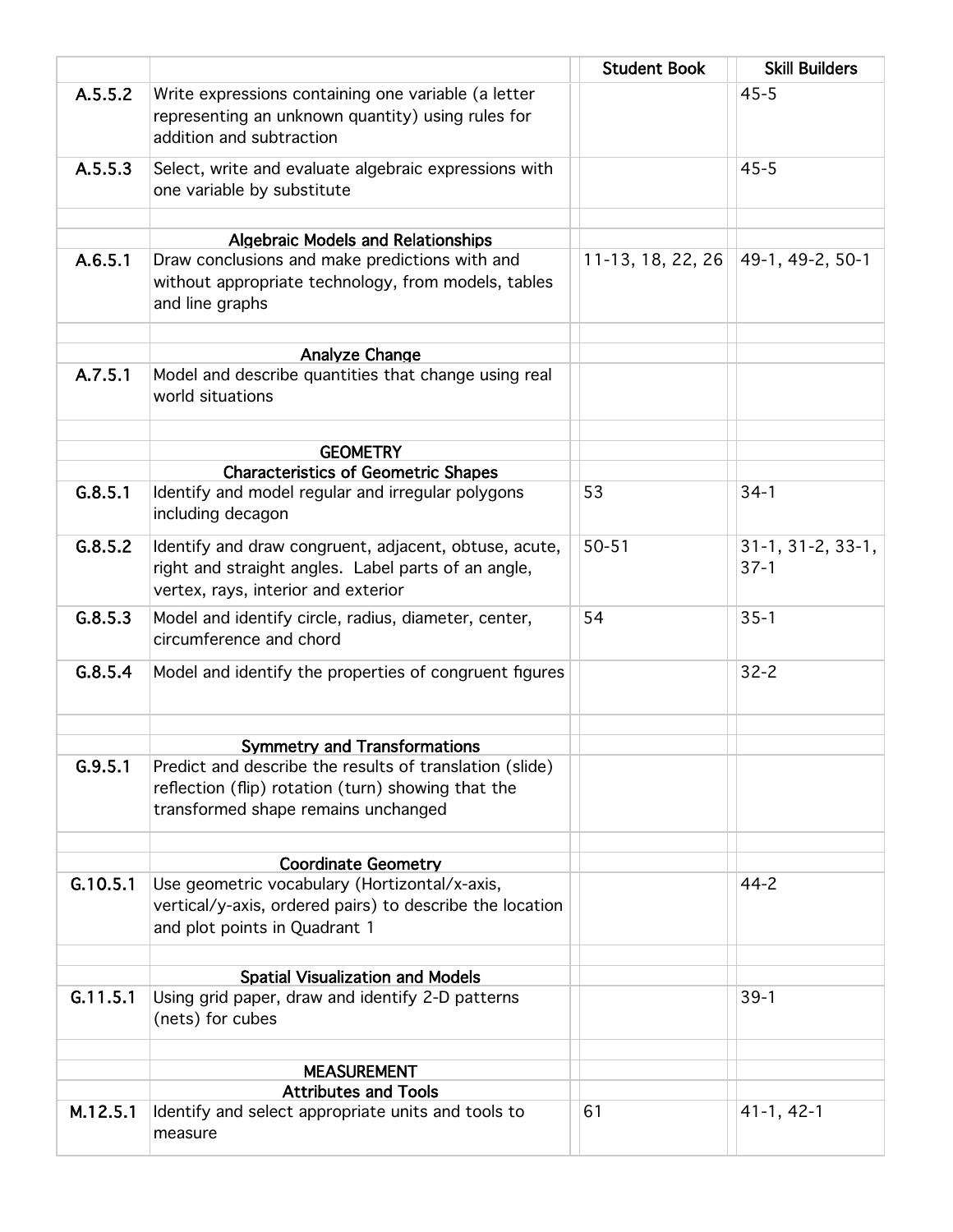|                             |                                                                                                                                                                            | <b>Student Book</b> | <b>Skill Builders</b>         |
|-----------------------------|----------------------------------------------------------------------------------------------------------------------------------------------------------------------------|---------------------|-------------------------------|
| M.12.5.2                    | Make conversions within the customary measurement<br>system in real world problems                                                                                         | 55, 60-62           | $36-1, 40-1, 41-$<br>$42 - 1$ |
| M.12.5.3                    | Establish through experience benchmark prefixes of<br>mili-, centi- and kilo-                                                                                              |                     | $41-1, 42-1$                  |
| M.12.5.4                    | Understand when to use linear units to describe<br>perimeter, square units to describe surface area, and<br>cubic units to describe volume, in real world situations       | 57-59               | 38-2, 39-1                    |
| M.12.5.5                    | Model the differences between covering the faces<br>(surface area/nets) and filling the interior (volume of<br>cubes)                                                      | 58-59               | 38-2, 39-1                    |
| M.13.5.1                    | Solve real world problems involving one elapsed time<br>count forward (calendar and clock)                                                                                 | 60                  |                               |
| M.13.5.2                    | Determine which unit of measure or measurement tool<br>matches the context for a problem situation                                                                         | 61                  | $41-1, 42-1$                  |
| M.13.5.3                    | Draw and measure distance to the nearest cm and<br>inch accurately                                                                                                         | 56-57               | $36-1$                        |
| M.13.5.4                    | Develop and use strategies to solve real world<br>problems involving perimeter and area of rectangles                                                                      | 57-58               | $38-1$                        |
| M.13.5.5                    | Count the distance between 2 points on a horizontal<br>or vertical line and compare the lengths of the paths<br>on a grid                                                  | 57                  | $38-1$                        |
| M.13.5.6                    | Use benchmark angles (45, 90, 120, and 180<br>degrees) to estimate the measure of angles                                                                                   | 51                  | $33 - 1$                      |
|                             |                                                                                                                                                                            |                     |                               |
|                             | DATA ANALYSIS AND PROBABILITY<br><b>Collect, Organize and Display Data</b>                                                                                                 |                     |                               |
| DAP.14.5.<br>1              | Develop appropriate questions for surveys                                                                                                                                  | 22                  |                               |
| DAP.14.5.<br>$\overline{2}$ | Collect numerical and categorical data using surveys,<br>observations and experiments that would result in bar<br>graphs, line graphs, line plots and stem and leaf plots  | 22                  | $47 - 2$                      |
| DAP.14.5.<br>3              | Construct and interpret frequency tables, charts, line<br>plots, stem and leaf plots and bar graphs                                                                        | 63                  | 47-1, 47-2, 48-1              |
|                             |                                                                                                                                                                            |                     |                               |
| DAP.15.5.                   | Data Analysis<br>Interpret graphs such as line graphs, double bar                                                                                                          | 63                  | $48 - 1$                      |
| 1                           | graphs, and circle graphs                                                                                                                                                  |                     |                               |
| DAP.15.5.<br>$\overline{2}$ | Determine with and without appropriate technology<br>the range, mean, median and mode (whole number<br>data sets) and explain what each indicates about the<br>set of data | 22                  | 46-1, 46-2                    |